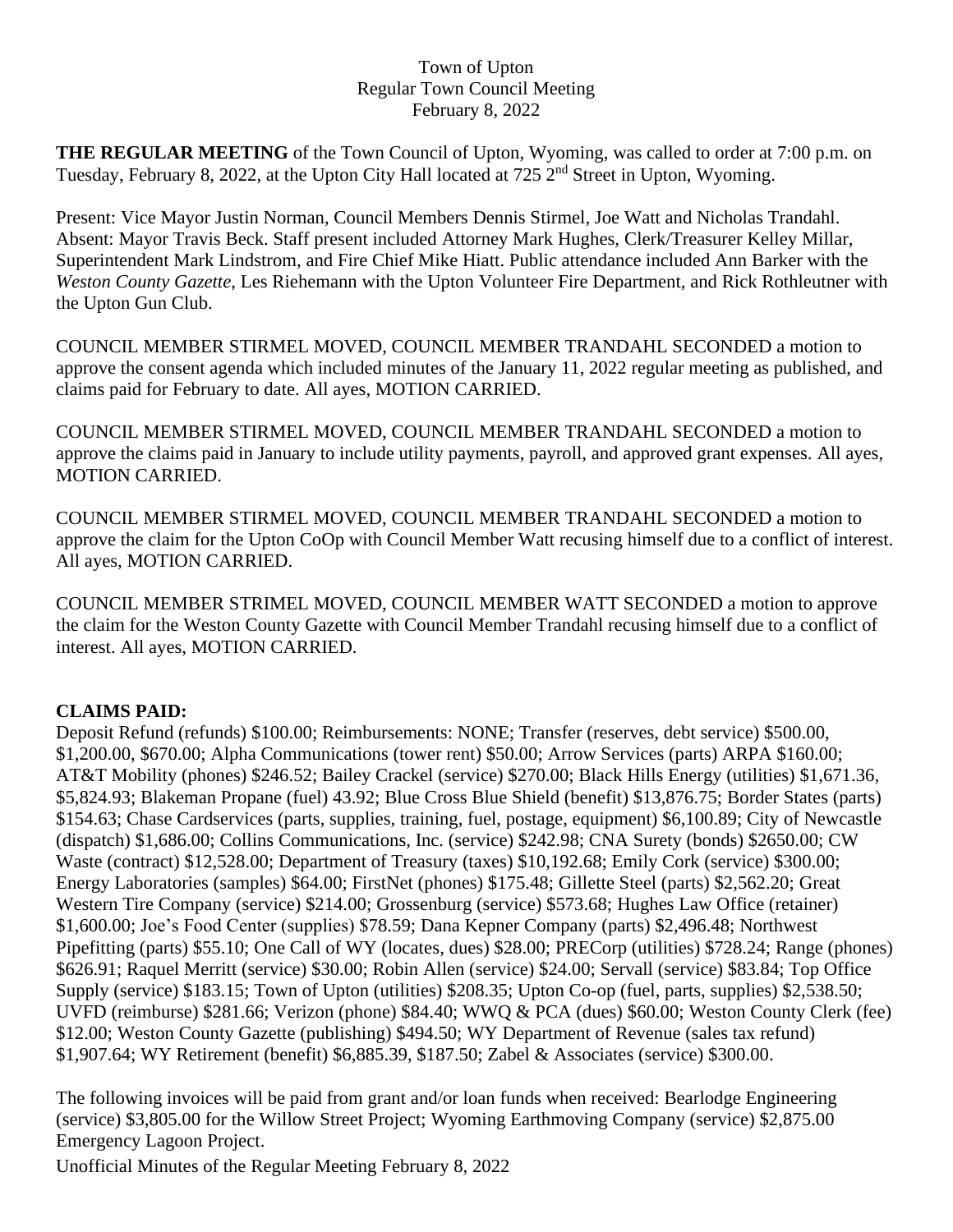## **SALARIES:** \$36,863.13

## **CLAIMS DENIED:** NONE

Clerk/Treasurer Millar updated the Council on the progress of the selection committee for the WYDOT Pathways project. An engineering firm has been chosen and engaged. WYDOT will review contracts and another update will be available at the March meeting.

Vice Mayor Norman asked for public comment regarding a building permit variance. Superintendent Lindstrom shared that the Planning Commission recommended approval of the variance since the required letter from the neighboring property and a land survey were included in the application. COUNCIL MEMBER TRANDAHL MOVED, COUNCIL MEMBER WATT SECONDED a motion to approve a building permit variance for ITT Services dba Irontown Tavern due to a setback encroachment. All ayes, MOTION CARRIED.

Vice Mayor Norman asked for public comment regarding a proclamation declaring next week Random Acts of Kindness Week 2022, there being none, COUNCIL MEMBER STIRMEL MOVED, COUNCIL MEMBER WATT SECONDED a motion to approve the Proclamation entitled: A PROCLAMATION DECLARING THE WEEK OF FEBUARY 13 THROUGH FEBRUARY 19, 2022 AS RANDOM ACTS OF KINDNESS WEEK AND FEBRUARY 17, 2022 AS RANDOM ACTS OF KINDNESS DAY 2022. All ayes, MOTION CARRIED.

Vice Mayor Norman asked for public comment regarding a request to sell alcohol at an event at the Upton Community Center, there being none, COUNCIL MEMBER STIRMEL MOVED, COUNCIL MEMBER TRANDAHL SECONDED a motion to approve a request from the Upton Gun Club to have the Upton Golf Association sell alcohol at their fundraiser event at the Upton Community Center on April 2, 2022. All ayes, MOTION CARRIED.

Vice Mayor Norman asked for public comment regarding Resolution No. 6, 2022. Superintendent Lindstrom and Clerk/Treasurer Millar explained the updates and reasoning behind the proposed changes. COUNCIL MEMBER TRANDAHL MOVED, COUNCIL MEMBER WATT SECONDED a motion to approve Resolution No. 6, 2022 entitled: A RESOLUTION REQUESTING EXPENDITURE OF THE AMERICAN RESCUE PLAN ACT FUNDS ON BEHALF OF THE GOVERNING BODY FOR THE TOWN OF UPTON, WESTON COUNTY, WYOMING. The resolution adjusted some of the proposed spending of the ARPA funds where initial costs were less than anticipated and other means of efficiency had been discovered. All ayes, MOTION CARRIED.

At approximately 7:11 p.m. Vice Mayor Norman opened a public hearing regarding a land sale for the benefit of economic development. Council Member Watt verified that the sale was not an issue for the Upton Fire Department with Chief Hiatt. Chief Hiatt stated that it was not and that the Department had plenty of room to perform training. Superintendent Lindstrom offered his assistance with other areas of public property should the Department need additional room as well as further development of the space behind the fire hall if necessary between the building and the alley. The hearing was closed at approximately 7:16 p.m.

COUNCIL MEMBER STIRMEL MOVED, COUNCIL MEMBER WATT SECONDED a motion to approve the sale of Lots 5, 6, 7, & 8 in Block 43 of the Sawmill Addition for the agreed upon \$0.52/square foot price.

Chief Bridge was absent and had submitted her report prior to the meeting.

Chief Hiatt delivered his report and updated the Council that the Department would be losing two EMTs as they are moving out of town.

Unofficial Minutes of the Regular Meeting February 8, 2022